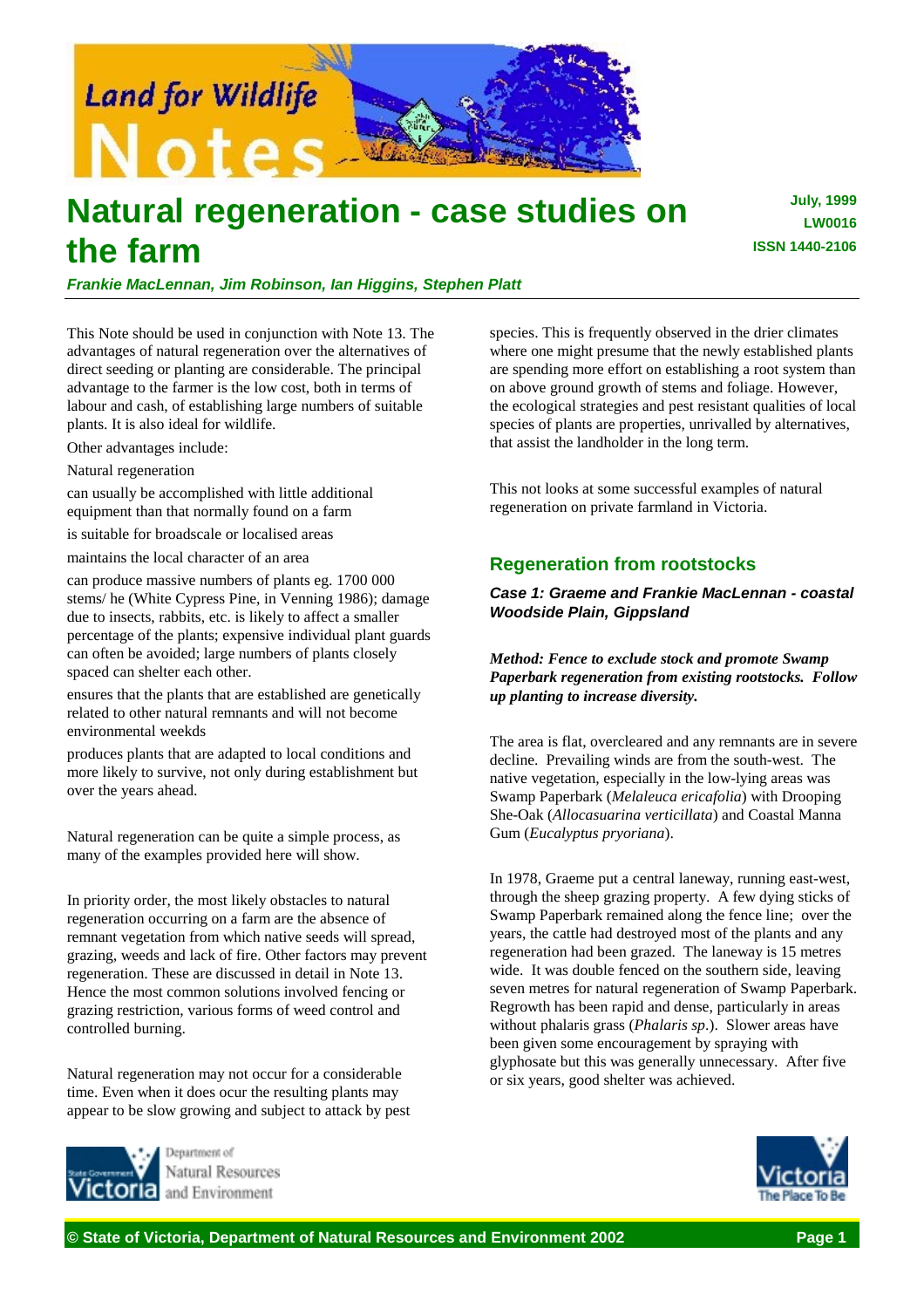Note in the photograph the new shoots in the laneway which are pruned by the sheep eliminating any woody weed problems in the pasture.



*The laneway (1991) can be used for emergency off-shears shelter for sheep. On a cold windy day, when using the laneway, we can appreciate the shelter it provides!*

Resident reptiles also find the northern edge an ideal spot on a sunny day - there is a Red-Bellied Black Snake which Graeme sees nearly every day! The dense ti-tree is good habitat for small insectivorous birds like the Superb Fairywren.

With trends to wider shelterbelts, Graeme has decided to move the fence out into the southern paddock another two metres. The four wire electric fence is stock proof although the odd lamb finds a way in. I have planted some She-Oaks where there are gaps in the ti-tree. As the ti-tree grows older and taller, gaps will appear at ground level. This may necessitate some chainsaw pruning in the future. It would be impossible to achieve the same density of shelter by planting. There would be at least 20 plants to the square metre.

In our area, this has been a very successful and inexpensive way to achieve a self-sustaining shelterbelt.

Frankie MacLennan.



When horse and cattle grazing was removed from this bushland, native tussock grassesreturned from rootstocks. The resulting understory is excellent wildlife habitat and visually attractive

#### *Case 2: Jack Frewin, Violet Town*

*Method: Remove stock (2 years), burn off stubble, scarify lightly. Seed source - a roadside remnant of native vegetation adjacent to the property.*

Jack Frewin observed that, following an autumn stubble burn (and light soil disturbance), young native seedlings were regenerating in his paddock. The regeneration was adjacent to a remnant of native vegetation that had persisted along a narrow track bordering the property. Grey Box *Eucalyptus microcarpa* was the predominant species. Jack excluded stock (sheep) from the area for two years to allow the plants, which grew vigorously, to get well above browsing height.

To achieve a self-maintaining ecosystem, additional diversity will be necessary including a range of understorey and ground-cover plants. Total exclusion of stock is preferable.



*Native understorey species may spread from the adjacent roadside, be brought in by birds or mammals, or could be sown or planted from native seed gathered nearby.*

#### *Case 3: Glenn Wilkin, Sedgewick*

### *Method: Rabbit control, perhaps combined with a particularly good season. Seed source - an isolated remnant tree on the property.*

Glenn found that a remnant native tree had successfully regenerated in a paddock that is subject to sheep grazing. He believes that a particularly successful rabbit control program combined with a 'good' year were the key factors responsible. The fastidious nature of stock may also be important. Some flocks appear to prefer the 'taste' of seedlings whilst others will leave them alone. In a good season stock may select alternative feed to young seedlings.

A range of fencing options are available for small patches in paddocks. Fencing combined with supplementary planting of other native species are recommended to achieve a self-maintaining patch of vegetation that has high farm and wildlife value.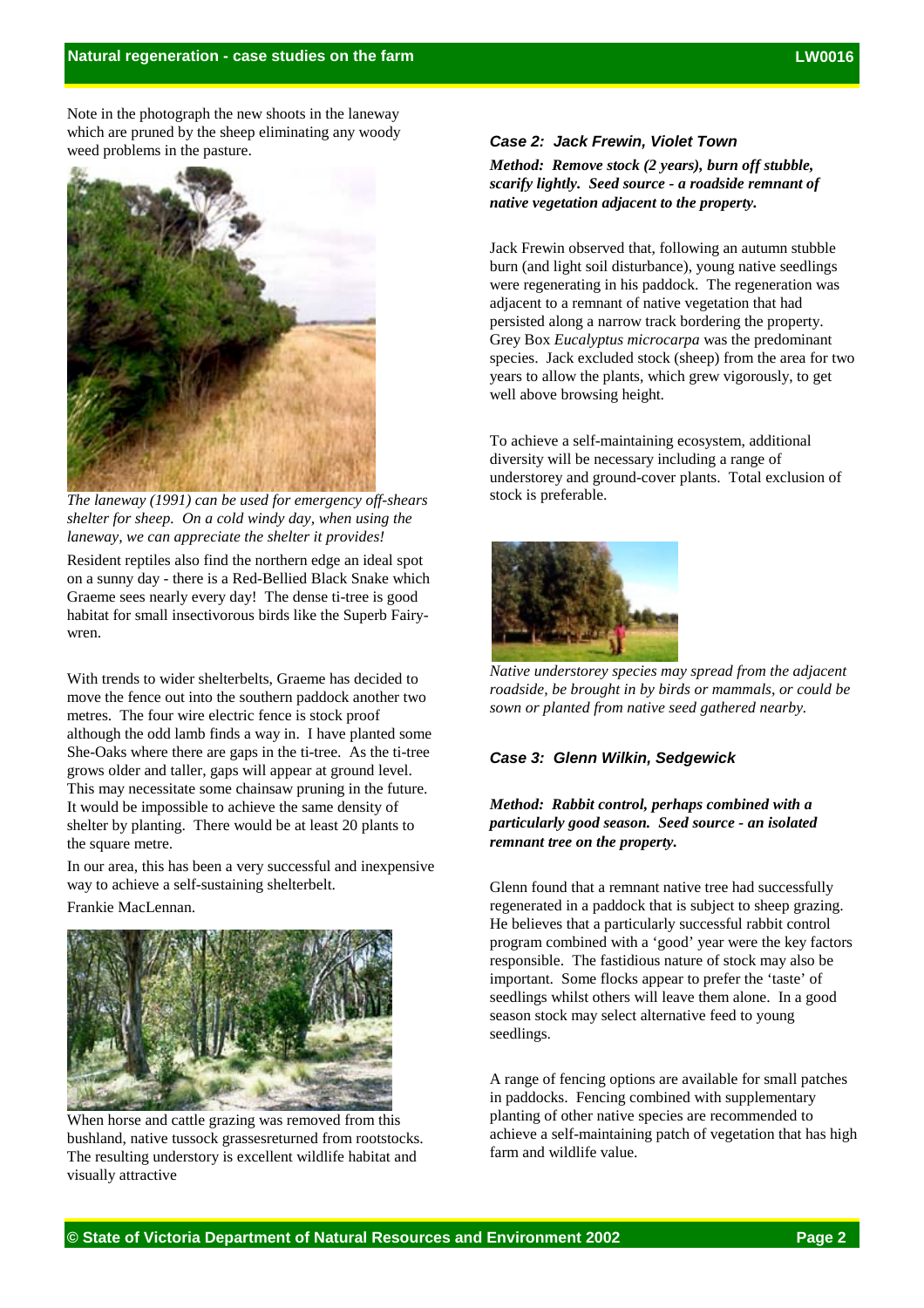

*Natural regeneration in a paddock subject to grazing.*

## *Case 4: Peter Hamilton - Mt Camel Range, Toolleen.*

## *Method: Soil scalping.*

The Mt Camel Range, 40 km west of Bendigo, has largely been cleared of its original Drooping She Oak *Allocasuarina* and White Box *Eucalyptus albens* vegetation association. The range is grazed and so there is no natural regeneration except along roadsides. Pasture/weed growth is vigorous and is dominated by wild oats, variegated thistle, brome grasses, sub clover and sorrel. Soils are of Cambrian greenstone (very old altered basalt), a red-chocolate colour and loamy. Annual rainfall is about 550mm.

Peter has a ridgetop paddock which has had trees planted and stock excluded for the last 5-6 years. During this period there has been some favourable rainy springs, however, there is no regeneration of any of the remnant White Box *Eucalyptus albens*, Long-leaved Box *E*. *goniocalyx* or Yellow Box *E*. *melliodora* except adjacent to a roadside where works have stripped off the topsoil and cut into the gravelly subsoil and underlying rock. Here, some Long-leaved Box has established, and the reason why there is no regeneration elsewhere becomes evident. The pasture/weed growth on the graded portion, although still present, has been dramatically reduced in density and height by the removal of surface soil. Elsewhere, the weed growth is very dense and up to six foot high in early summer.

This site demonstrates that, on fertile ground in dry areas, fencing alone is unlikely to bring about regeneration due to competition for moisture by weeds. However, weed growth can be reduced in the long term by topsoil removal. This means the treatment does not have to be tied to a heavy seeding year.

WARNING: Removal of topsoil is inappropriate where native ground flora exists. It may be detrimental to plant root systems if carried out too close to the plant. Where there is a risk of erosion, precautions should be taken or this technique avoided.

### *Case 5: Jim Kilpatrick, Great Western*

*Method: Rabbit-proof fencing, knockdown herbicide treatment.*

Jim has been regenerating Red Gum *Eucalyptus camaldulensis* for 5-6 years mainly to produce very cheap bare-rooted seedlings for transplanting to other parts of the farm. The property receives around 530mm of rain annually and Red Gum occurs on the lower parts of creek flats with some Yellow Box *E*. *melliodora* grading to Yellow Box-Yellow Gum *E*. *leucoxylon* on the higher portions of the flats. Soils are duplex clay but fairly silty. Pastures consist of rye, bromes, barley grasses and silver grasses *Vulpia sp*, capeweed and sub clover i.e. predominantly annual species.

Jim selects trees with a large seed crop in early winter. He then sprays glyphosate herbicide (e.g. Round Up) at the appropriate rate during the first warm days at the end of winter (usually mid-August).

If the pasture/weed growth is more substantial than usual he would spray four weeks earlier than this and respray in mid-late August.

Jim has observed that most of his Red Gums start dropping their seed with the first warm days of late winter (this may not be the case elsewhere). Seedlings are first visible in mid-late September and Jim points out that soil moisture over this two week period is *critical*, good results depending on adequate rainfall.

Areas of poorer soil, e.g. gravels, should be avoided in favour of more moisture-retentive ground and he suggests that microclimatic effects are very important e.g. avoid exposed windy areas, north facing slopes, etc.). Jim avoids ripping as he believes it would reduce surface moisture. Top dressing pasture with superphosphate will increase the weed growth in the following year(s) and should therefore be avoided in areas where revegetation is contemplated. Jim uses an undercutting blade 'plough' to cut the seedling's tap roots and produce healthy bare- rooted seedlings.

Problems: Apart from unreliable spring rains the main problem is grasshoppers which can decimate Red Gum seedlings in their first season. Jim considers rabbit netting vital to success in his area, even though rabbits are not in large numbers. Successful regeneration has also occurred